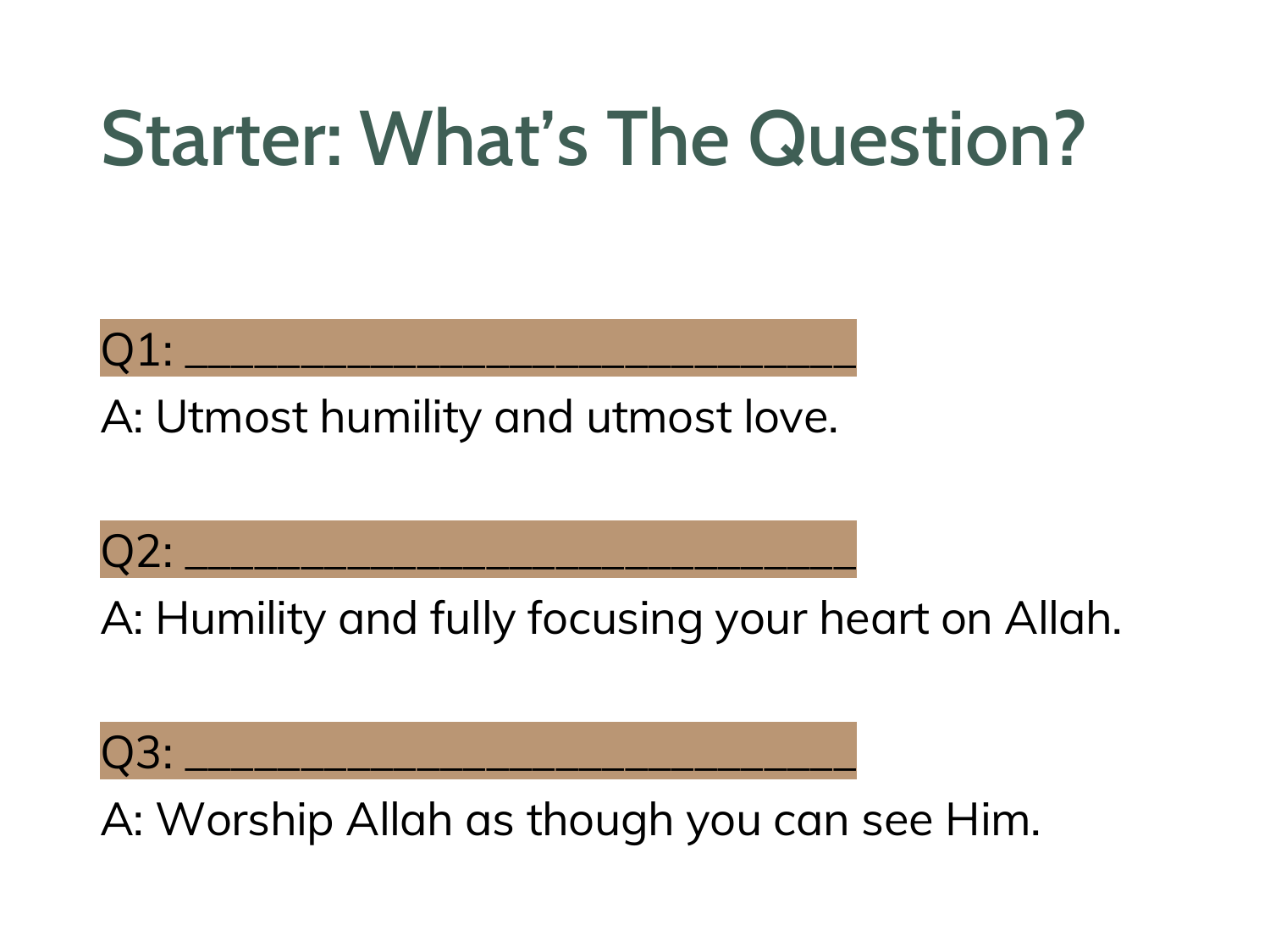

### Lesson 4

# The Journey Through Salah Preparation-Standing Up From Ruku

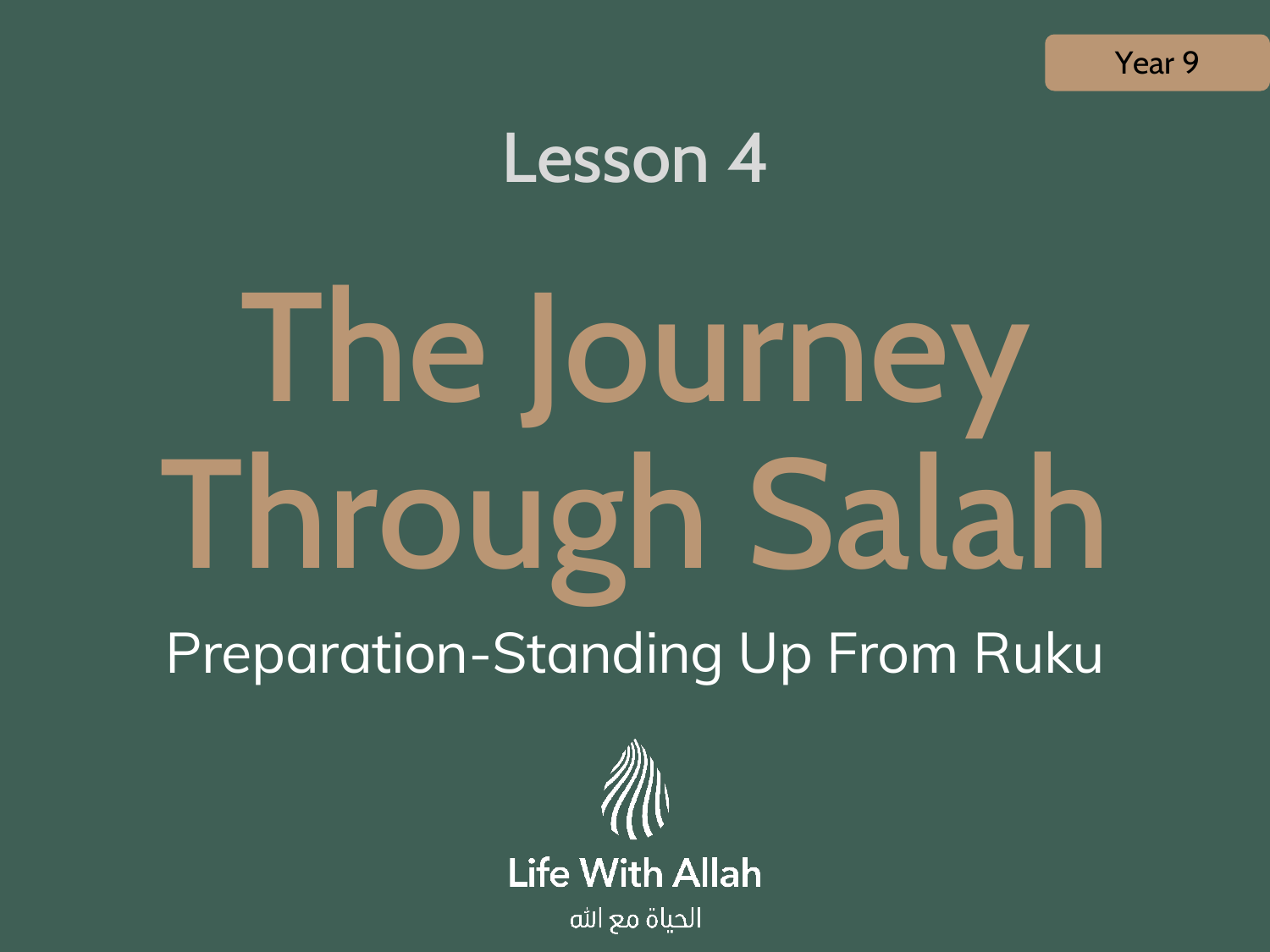### LOs

- To identify the significance of the postures in salah
- To link the spiritual elements to the physical movements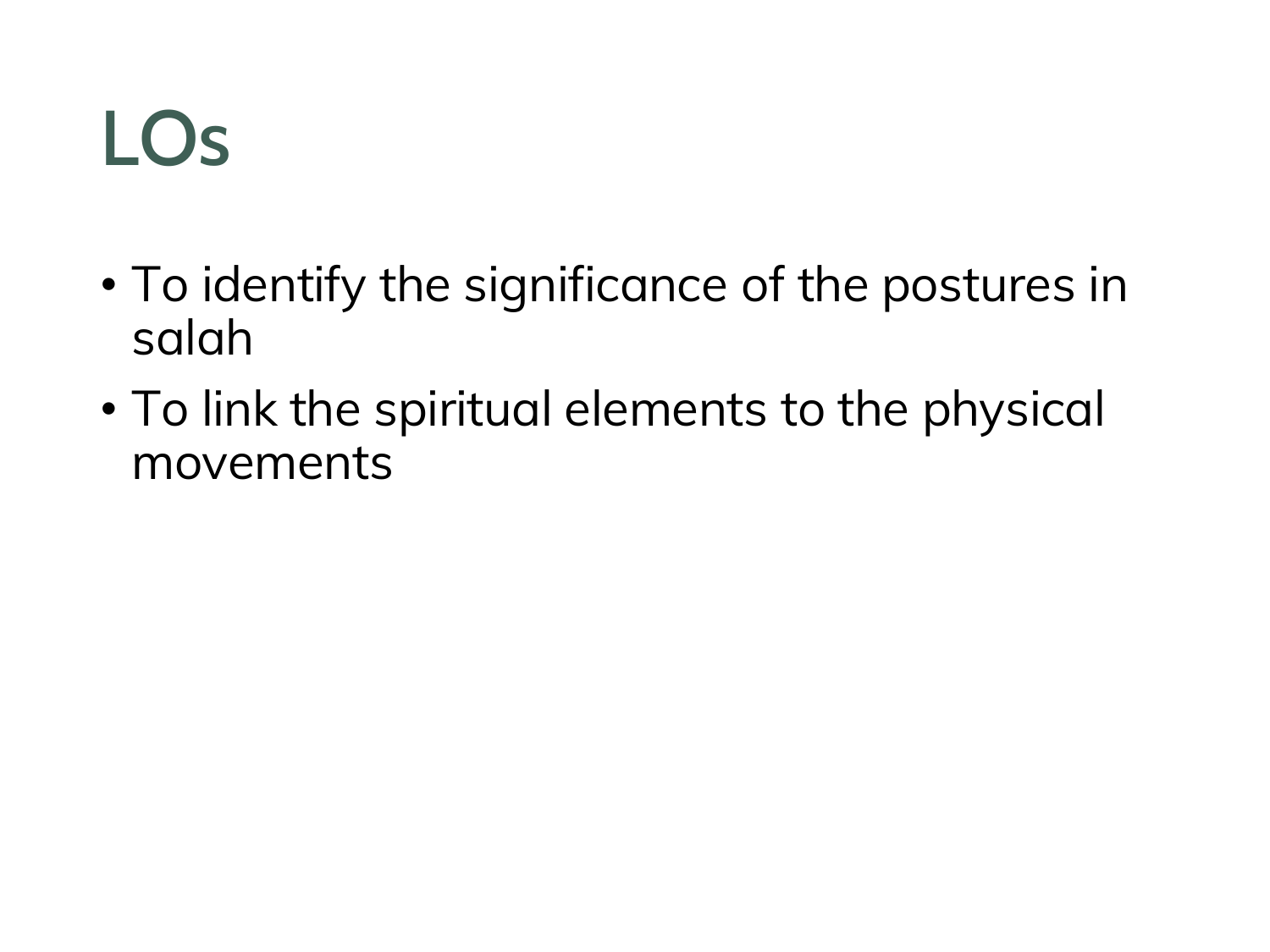# Before Salah

Annotate you Salah JourneyBoard as we go along this journey…



- Attending the Court of the Almighty
	- o Mentally remind yourself of WHO you are going to be conversing
- Wuḍū'
- Nice clothes
- Facing the qiblah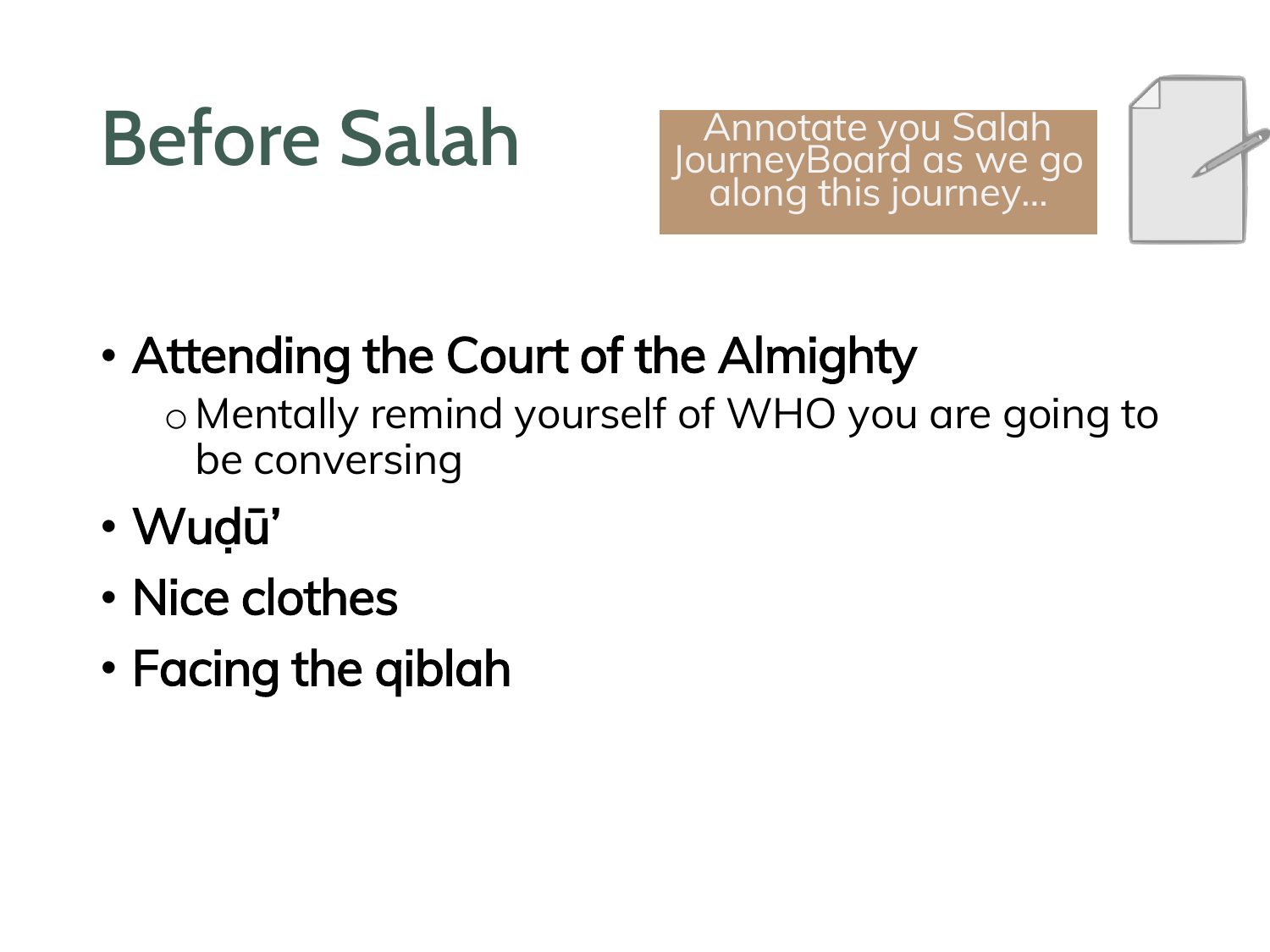# Allahu Akbar

### • Raising the hands

- o Surrendering
- o Pushing the dunya behind you
- Takbīr

 $\frac{1}{2}$ أَكْبَرُ  $\frac{1}{2}$ )<br>م ْ  $\sum_{i=1}^{n}$ 

Greater than…

#### Video

7 Heavens, Kursi (Footstool) and The Arsh (Throne) Of Allah - By Sheikh Ahmed Ali (HD)

<https://www.youtube.com/watch?v=Uy8DT0jemE8>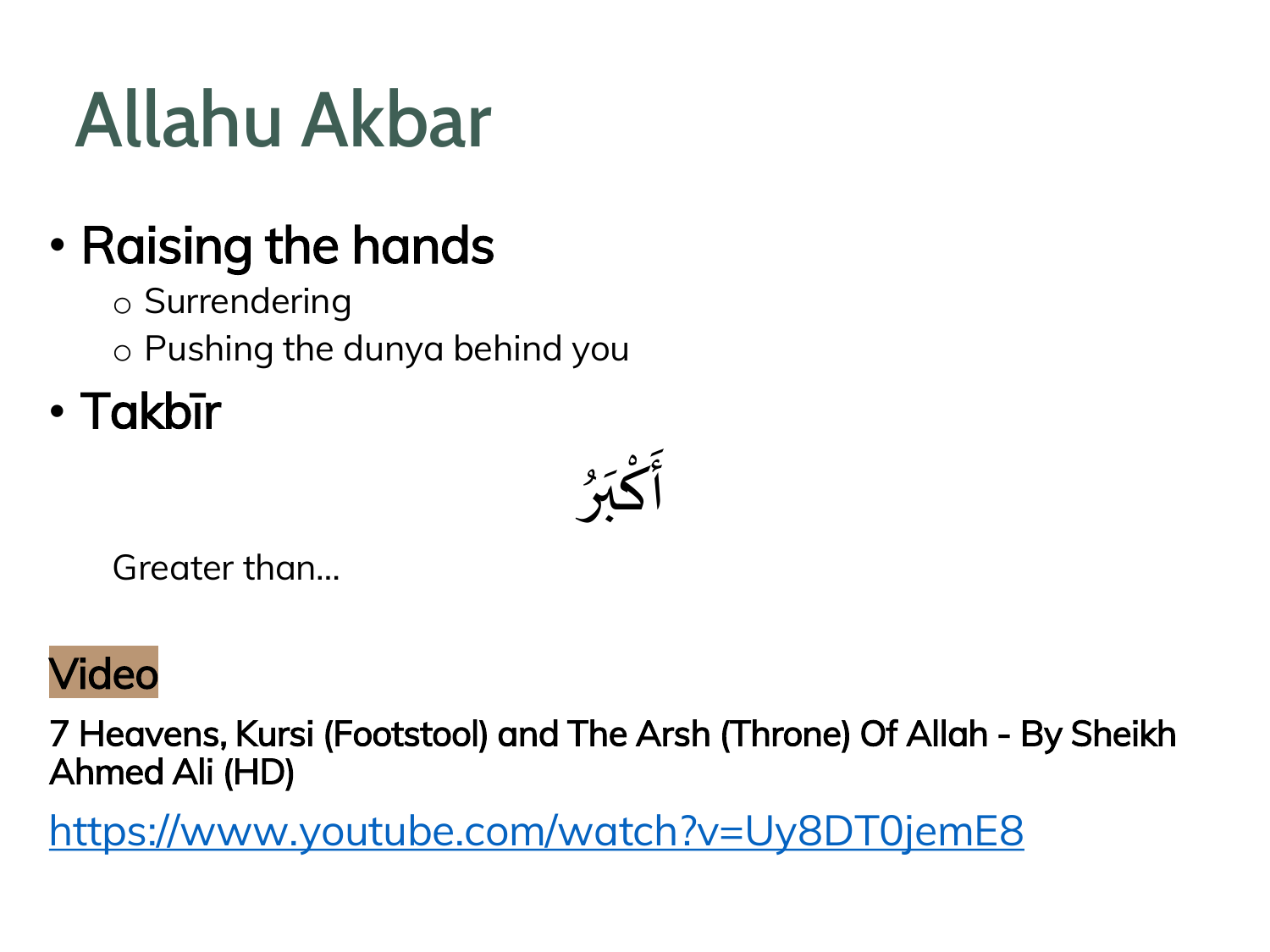

### • Qiyām (Standing)

- o Humbly lowering your gaze
- o Clasping right hand over left hand
- o [A] Write 2:238

 $\ddot{\phantom{0}}$ حُفِظُواْ عَلَى ٱلصَّلَوَٰتِ وَٱلصَّلَوٰةِ ن<br>ر<br>ر  $\frac{1}{2}$ ِ<br>م ֦֧֦֧֦֧֦֧֦֧֦֧֘֝֜֜֜֜֓֜֜֜֜֜֜֜<br>֧ׅׅׅ֜֜֜֜֝֬֝֜֜֜֝֬֝  $\ddot{\dot{\mathbf{r}}}$ ِّ ِ ن<br>م<br>م  $\frac{1}{2}$ ِ<br>ِ َٰ  $\ddot{\phantom{0}}$  $\mathbf{1}$ —<br>تار<br>1 َ<br>ٱلْوُسْطَىٰ وَقُومُواْ لِلَّهِ قَٰنِتِينَ ۟  $\frac{1}{2}$ י<br>א  $\frac{1}{2}$ َٰ ِ<br>م  $\frac{1}{2}$ ⊾<br>∲ ।<br>:<br>: —<br>∙<br>◆ ﴾٢٣٨﴿

Take due care of all the prayers, and the middle prayer, and stand before Allah in total devotion

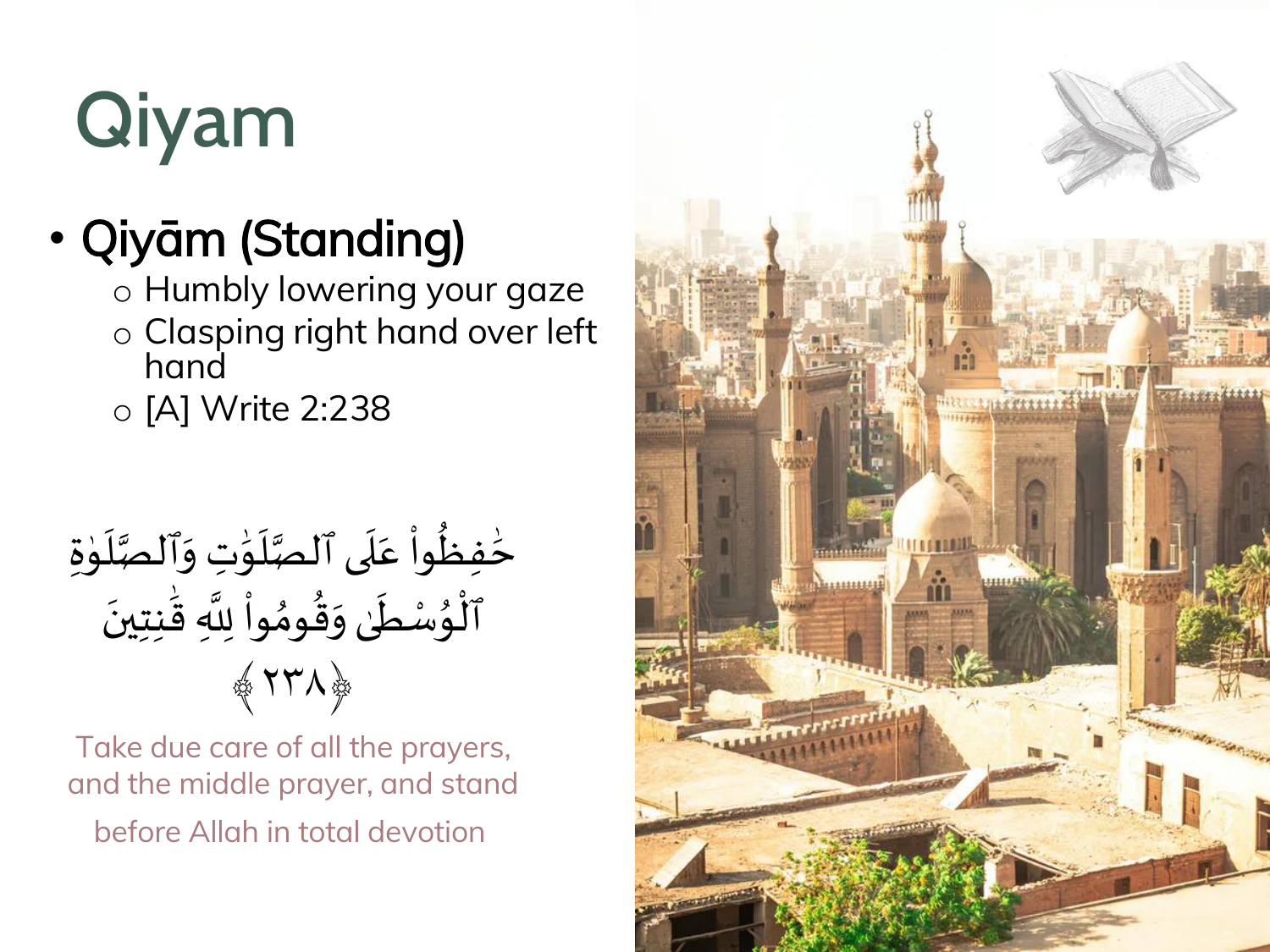# **Beginnings**

### • Istiftāḥ (Opening Duʿā')

- Greet & praise Allah
- Seek forgiveness
- Istiʿādhah
	- Seeking protection from s.o who wants to DESTROY.
	- Only one who can protect us from him is Allah.
- Basmalah
	- Ba: seeking help & blessing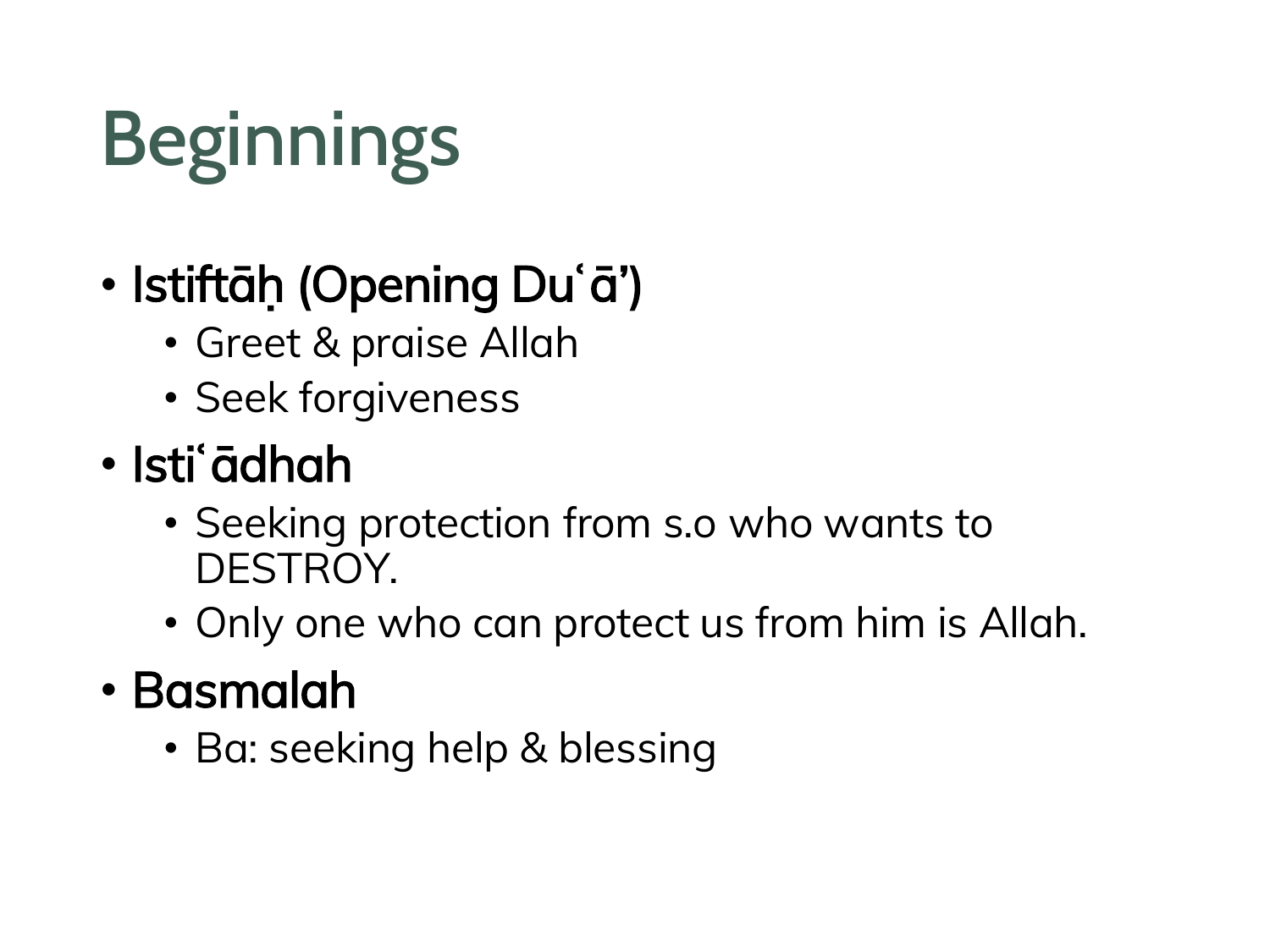### Qur'an & Ruku

- Reciting Qur'ān
	- Calmly
	- Tajwid
	- Hear yourself recite (NOT IN YOUR MIND)
	- Reflect
- Sūrah al-Fātiḥah
	- Try to pause + think of what Allah is saying
- Rukūʿ
	- Strong symbol of submission
	- Praising and glorifying Allah + simultaneously humbling yourself physically and in your heart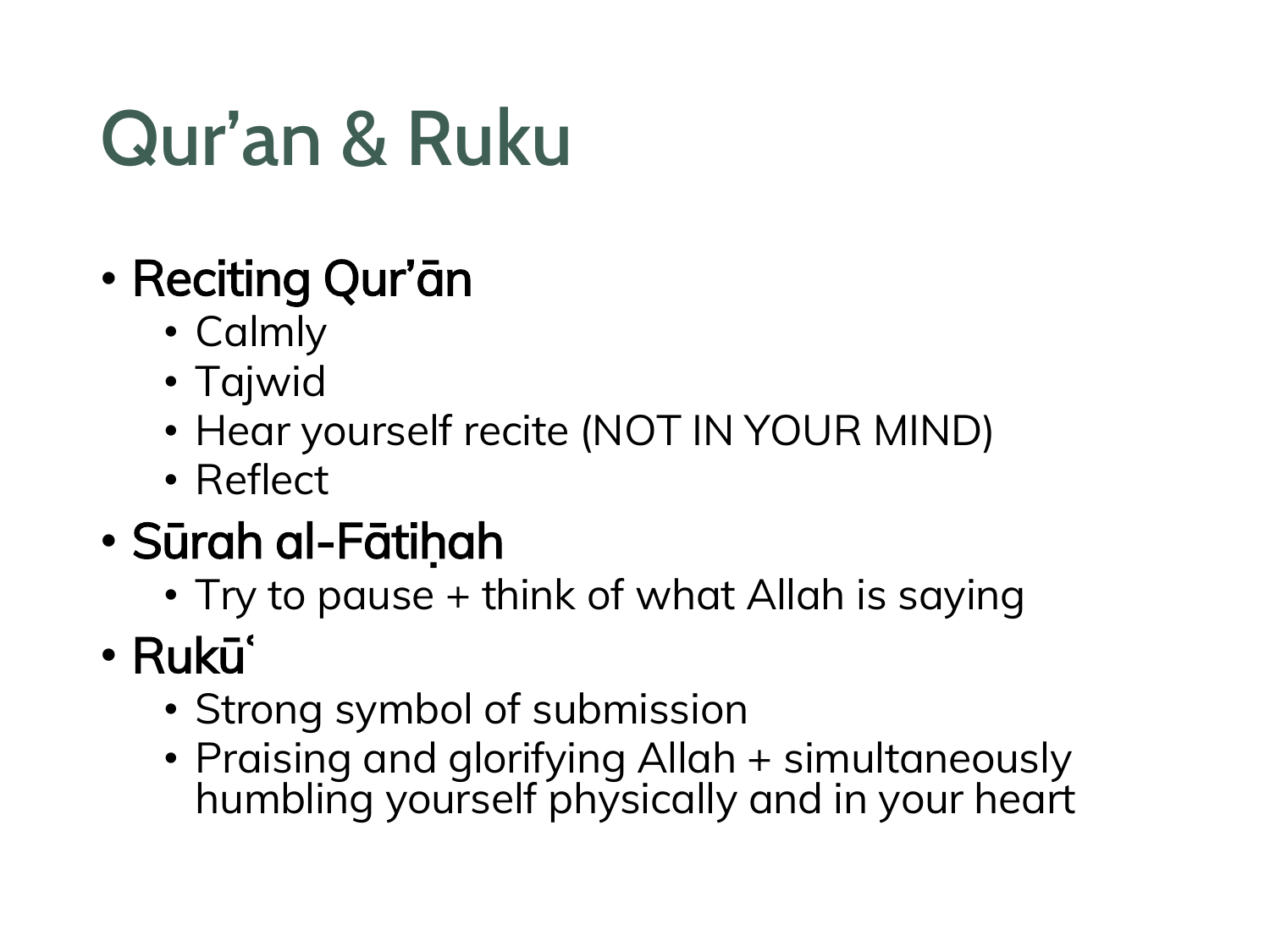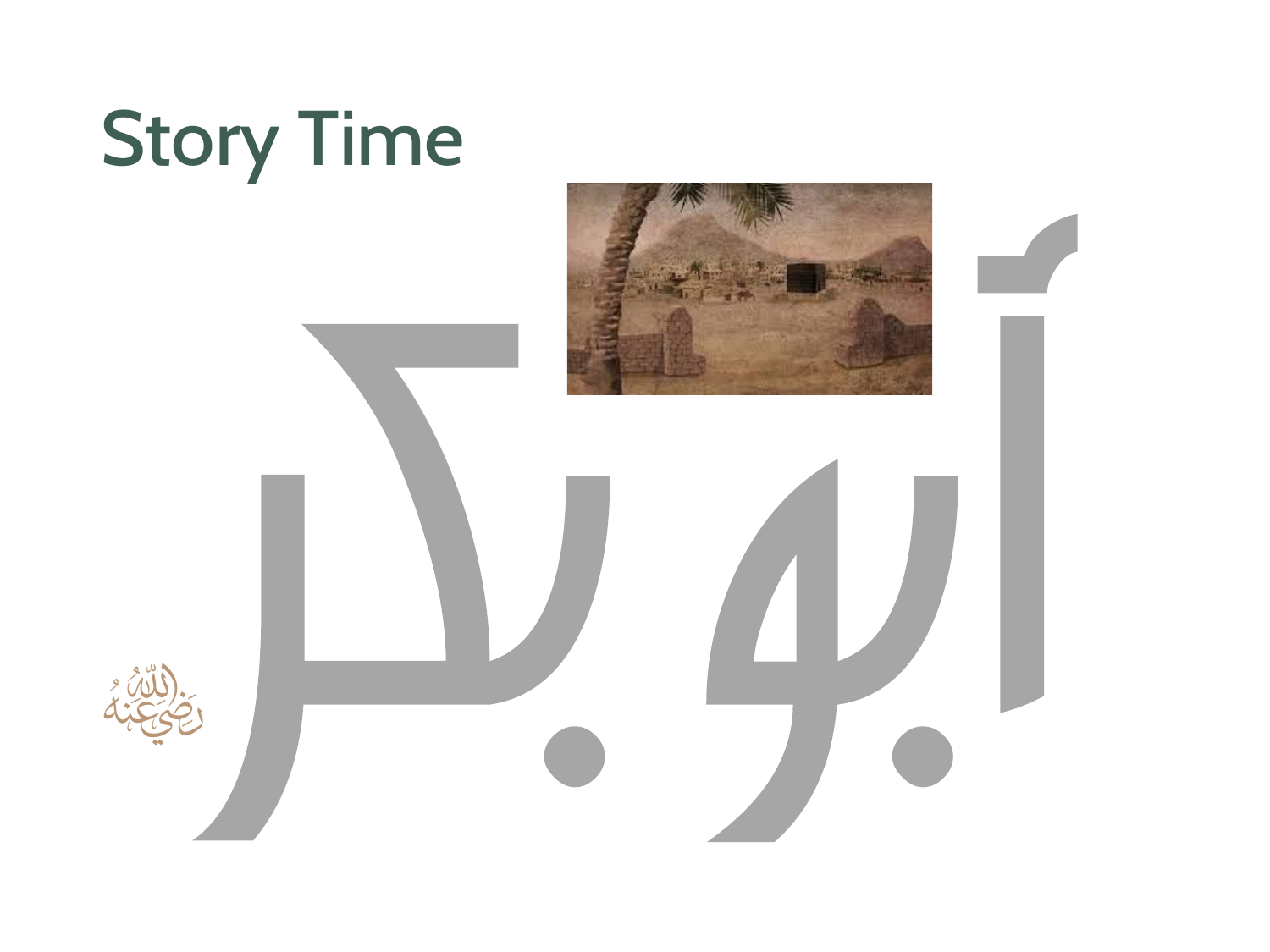

### Standing Up From Ruku

 $\frac{9}{2}$ و<br>0  $\frac{1}{1}$ د ِ  $\overline{\phantom{a}}$ َح ن ْ  $\frac{1}{2}$ ا<br>الم  $\int$ و<br>هُ اَّلل  $\overline{\phantom{a}}$ مع ِ  $\overline{a}$ س

**اللہ جاتا** م ِ<br>ا ُ<br>المراجع لَكَ الْحُ ا ل  $\ddot{\phantom{0}}$ ن لما<br>م بتا<br>ب  $\overline{\phantom{a}}$ اللَّهُمَّ رَبَّنَا لَكَ الْحَمْدُ ُ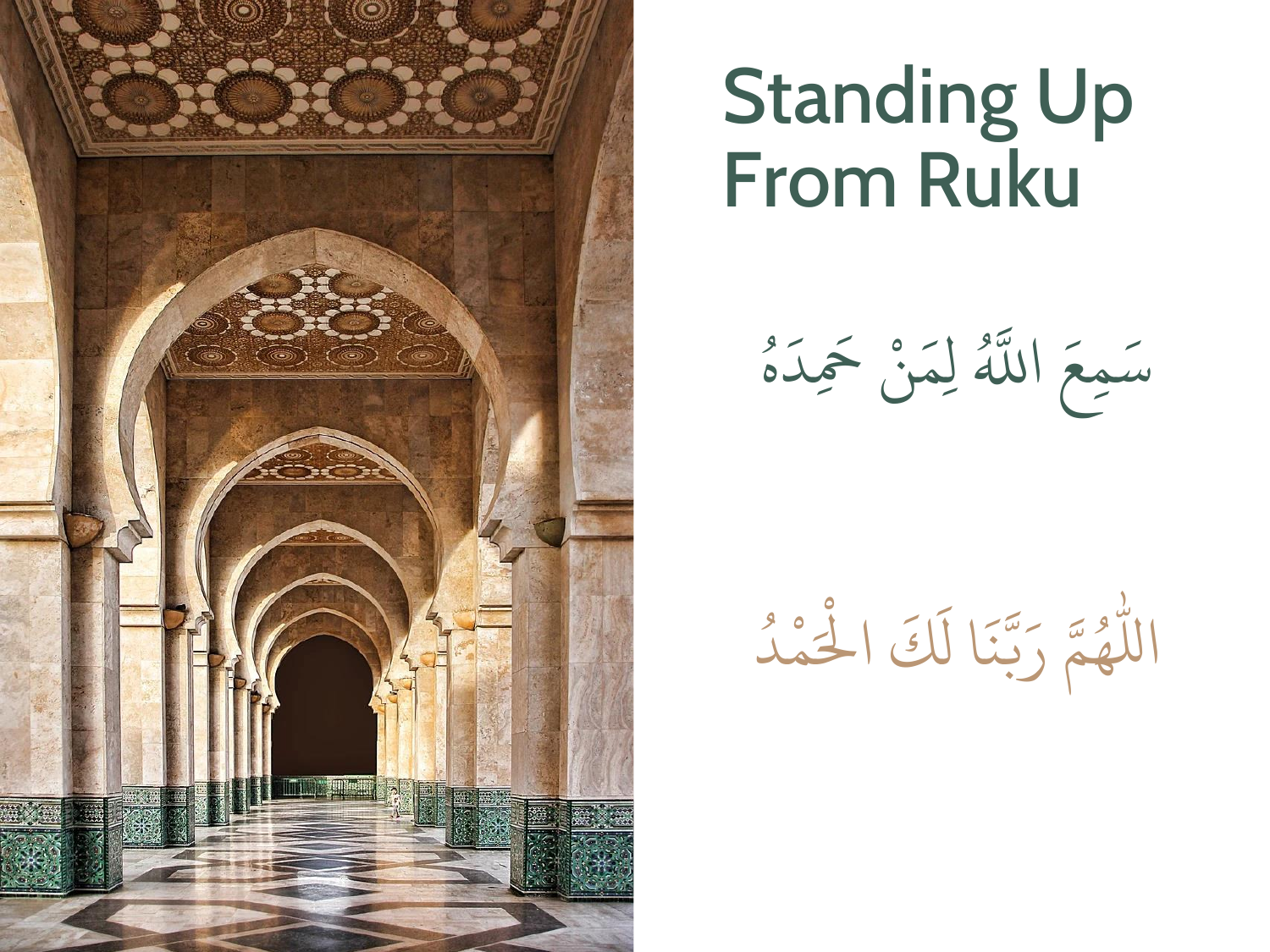# Class Quiz

- 1 point for a decent-ish answer
- 2 points for a good answer
- 3 points for an outstanding answer!

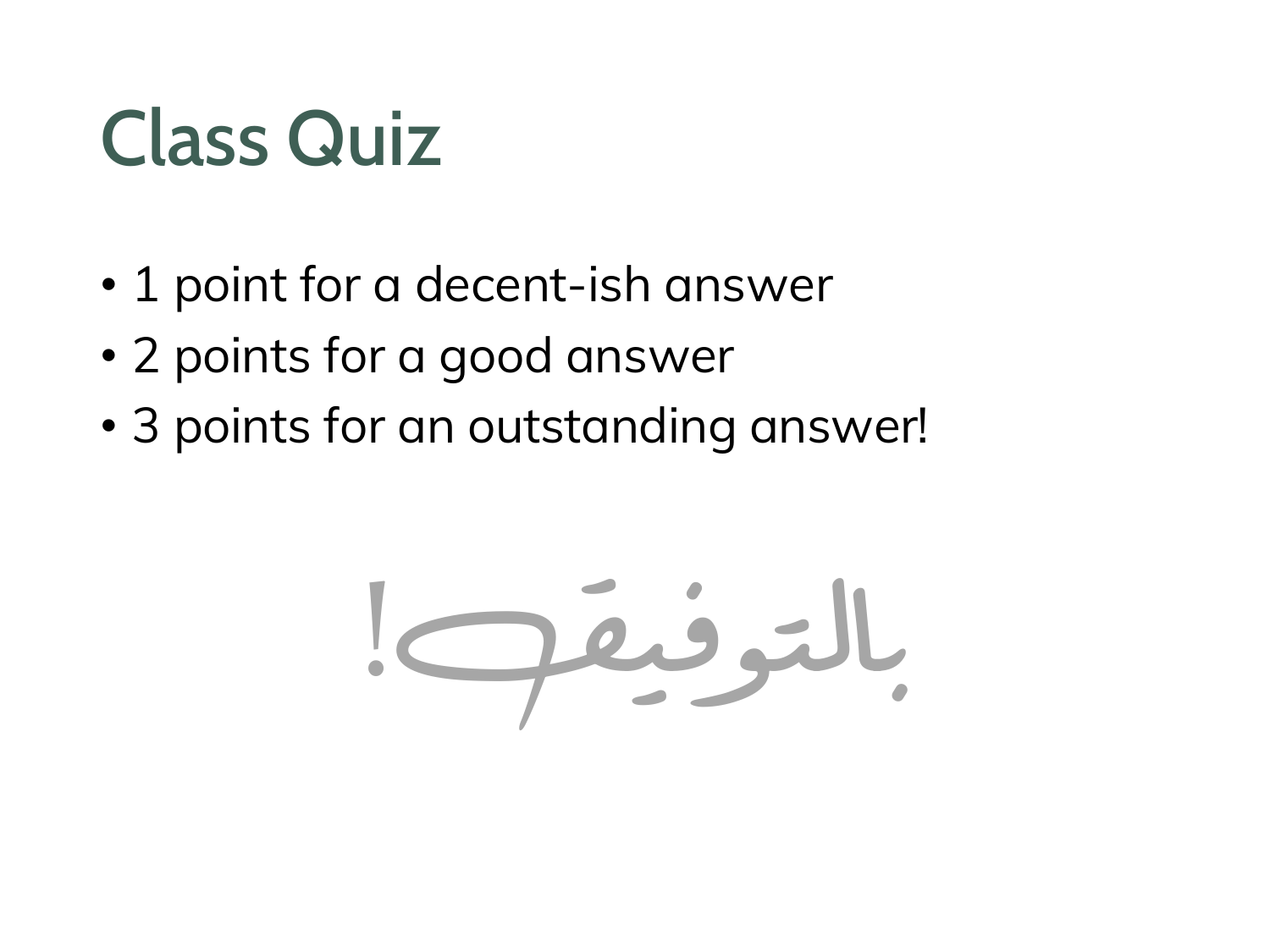# Quiz questions

- 1. What can you think of when you are doing wudu?
- 2. Why should you dress nicely for salah?
- 3. What is the spiritual significance of facing the qiblah?
- 4. Just before you start salah, what you can tell yourself?
- 5. What is the significance of raising our hands when we start salah?
- 6. What does 'Allahu Akbar' mean beyond a simple translation?
- 7. Why do we put our right hands on our left hands, and look down?
- 8. What are we doing when we start our salah with the 'opening du'a'?
- 9. Why do we recite the isti'adhah?
- 10. What does the 'baa' in Bismillah denote?
- 11. How should we recite Qur'an in salah?
- 12. Why is Surah al-Fatihah in salah one of the most amazing conversations?
- 13. What does ُ ه َ ِد َحَ ن َ لِم اَّللهُ َ ِمع َ ?mean س ْ
- 14. What does ruku' symbolise?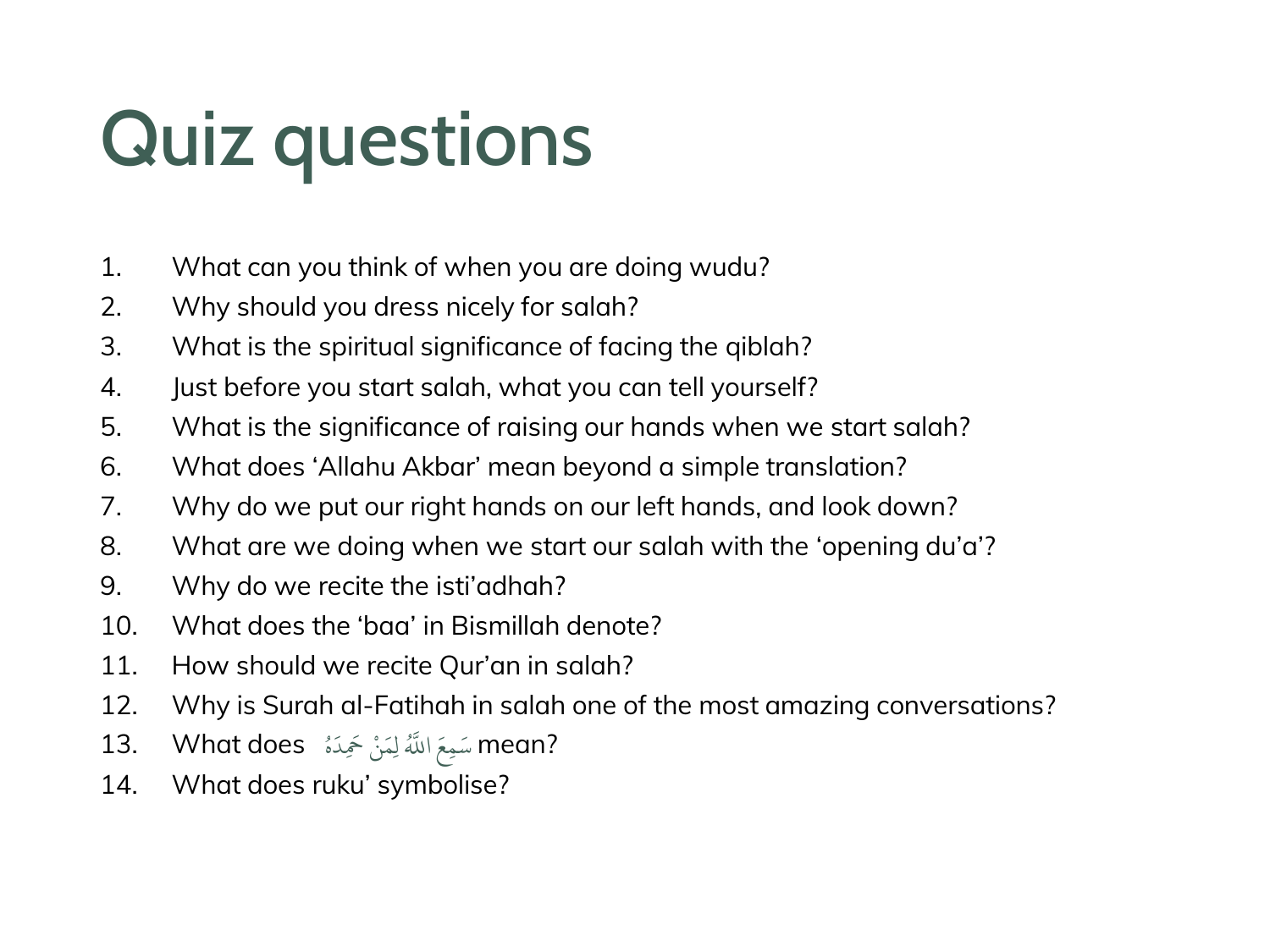### The Adhkar Bank



#### Standing up from Ruku'

ف ِ **MARK** ًك ِ<br>ِ ار  $\overline{\phantom{a}}$ ب ول<br>م ا م  $\frac{1}{2}$ بر<br>بر  $\omega$  $\frac{1}{2}$ يد  $\overline{\phantom{a}}$ ا ط ً<br>ئا ِ<br>ثِيْ<br>ِ َ ا ك  $\frac{1}{2}$ ار  $\sum^{\circ}$ ، َح د م و<br>ا **المسلمات** ِ<br>ا ْ اْل كَ َ ل  $\frac{1}{2}$ ا و  $\ddot{\phantom{0}}$ ن ه بتا<br>ب  $\overline{a}$ رَبَّنَا وَلَكَ الْحَمْدُ، خَمْدًا كَثِيْرًا طَيِّبًا مَثَبًا مَّبَارَكًا فِيْهِ. **ا** 

*Our Lord, to You Alone belongs all praise; abundant, pure and blessed praise (Bukhārī).*

Rifāʿah b. Rāfiʿ narrated, "One day we were praying behind the مَعَ Messenger of Allah ﷺ. When he raised his head from rukūʿ, he ﷺ said ِ<br>بر سک ه ِ<br>ا ۔۔۔۔۔<br>نْ خَمِدَ ْ ِ<br>به لِم ِ<br>هُ اللَّهُ

A man behind him said [the above]. When he  $\triangleq$  finished, he asked, 'Who uttered those words?' The man replied, 'Me.' The Prophet  $\frac{36}{288}$  said, 'I saw some thirty-something angels racing to write it first'" (Bukhārī).

.